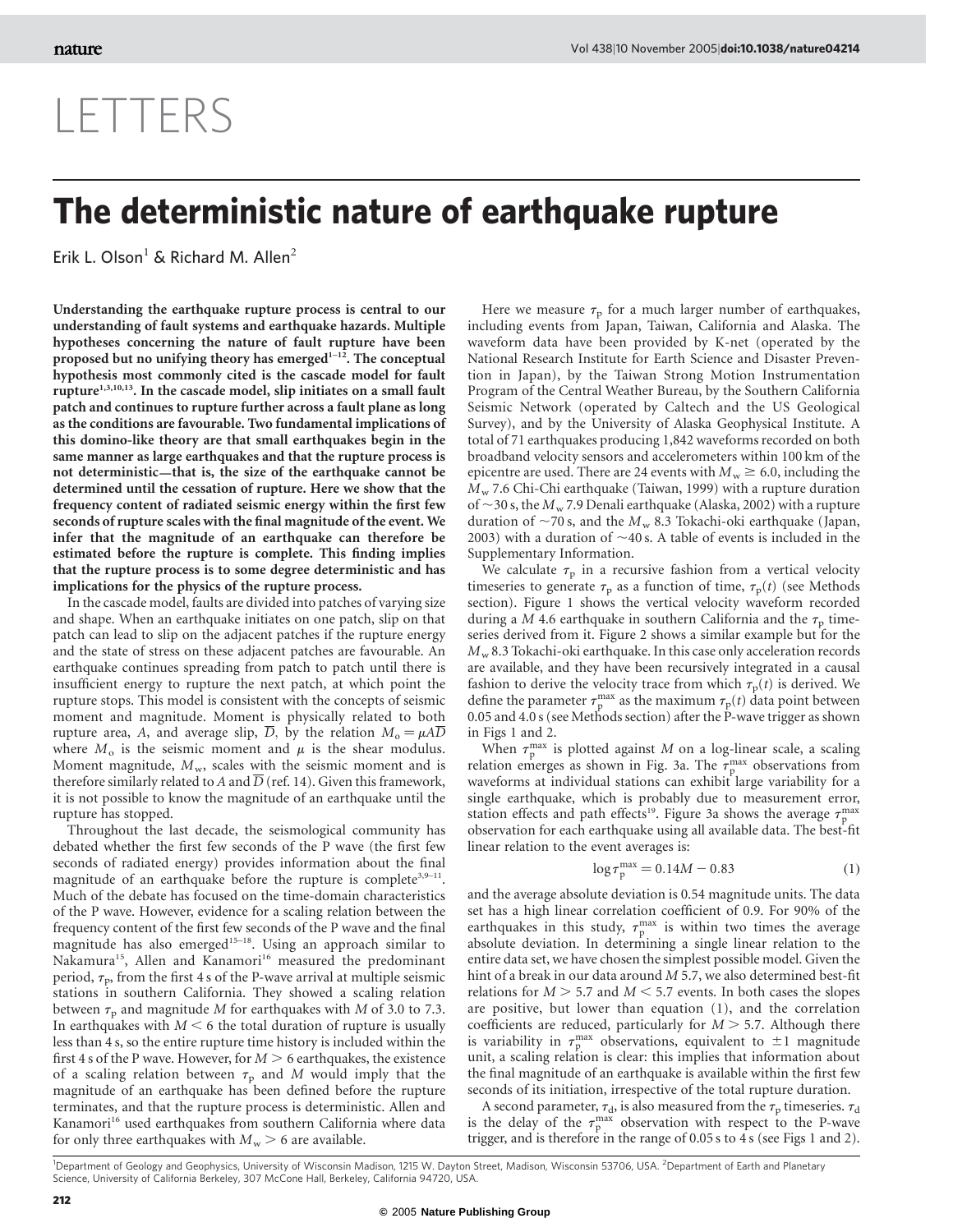

Figure 1 | Example waveform and  $\tau_{\rm p}^{\rm max}$  calculation for a M 4.6 earthquake in southern California recorded at station GSC, 74 km from the epicentre. a, The raw vertical component waveform recorded by a broadband velocity sensor. b, Ten seconds of the velocity waveform after low-pass filtering at 3 Hz. The P-wave trigger time is shown by the vertical line at 13.01 s. c,  $\tau_p(t)$ trace calculated in a recursive fashion from the waveform in b, showing the change in the frequency content from the pre-trigger noise to the posttrigger P wave. The  $\tau_p^{max}$  observation is circled (equal to 0.86 s in this case);  $\tau_d$ <br>Figure 2 | Example waveform and  $\tau_p^{max}$ <br>principal distribution and the trigger (0.43 s in this case).

Figure 3b plots the event-averaged  $\tau_d$  observations versus magnitude, showing a general increase in  $\tau_d$  with magnitude. Also indicated on Fig. 3b is the typical rupture duration as a function of magnitude. The relation shown is only approximate, as the rupture duration for a given magnitude event can vary by a factor of 2 or 3 (see Methods section). Despite the uncertainty in the rupture duration of the specific earthquakes included in this study, it is clear that for earthquakes with  $M > 4$  the  $\tau_p^{\text{max}}$  observation is made before the rupture has ceased. While up to 4s of data are used to determine  $\tau_{\rm p}^{\rm max}$ , the average time window of the P wave required to determine  $\tau_{p}^{\text{max}}$  is less than 2 s for almost all earthquakes in our study.

Using published moment rate functions for the  $M > 6$  events in our study, we can estimate the amount of moment release at time  $\tau_d$ . Rupture directivity effects of finite faults mean that the first 2 s of the P wave at a given station does not sample exactly 2 s of the rupture. However, because our  $\tau_d$  measurement is event-averaged we can use it as an approximate estimate of the rupture duration within which  $\tau_{\rm p}^{\rm max}$  information is available. Calculating the seismic moment released within  $\tau_d$  shows an increase with magnitude, which is not surprising given that  $\tau_d$  also increases with magnitude. But the percentage of moment released is always small (less than 40% for  $M > 6$  events) and decreases with magnitude. In the case of the largest earthquakes—Chi-Chi, Tokachi-oki and Denali—the percentage of moment released is less than 2%. The fraction of the total rupture duration at which point  $\tau_{\rm p}^{\rm max}$  information is available is not constant, and decreases with increasing magnitude.

Although there is a  $\pm 1$  magnitude unit scatter in the  $\tau_{\rm p}^{\rm max}$  data, the observations show that the rupture process is at least partly deterministic: that is, the final magnitude of an event is to some degree controlled by processes within the first few seconds (typically  $\leq$  2 s) of rupture. The scatter could be due to source processes and/or local site and measurement errors. If the scatter is non-source related, then removal or correction for site and path effects could reduce the



Figure 2 | Example waveform and  $\tau_{\rm p}^{\rm max}$  calculation for the M<sub>w</sub> 8.3 Tokachioki earthquake, recorded at station HKD112, 71 km from the epicentre. a, The raw vertical component waveform recorded on an accelerometer. b, Ten seconds of the raw acceleration waveform. The P-wave trigger is shown by the vertical line at 35.41 s. c, Ten seconds of the velocity waveform determined from the acceleration recording using recursive relations only. It has also been low-pass filtered at 3 Hz. **d**,  $\tau_p(t)$  trace calculated in a recursive fashion from the waveform in **c**. The  $\tau_p^{\text{max}}$  observation is circled  $(\tau_p^{\text{max}} = 1.62 \text{ s}, \tau_d = 1.49 \text{ s})$ , it has a longer period and is observed later than the example in Fig. 1c owing to the larger magnitude of the earthquake.

scatter in the data points of Fig. 3a to a single line, implying that the final magnitude of an earthquake is entirely determined within the first few seconds of rupture. Variability in the quality of the  $\tau_{p}^{\max}$ observations at different stations has already been observed across the seismic network in southern California, indicating that site effects do play a role<sup>19</sup>. Nevertheless, it seems unlikely that all the scatter is due only to site effects. Instead, source-related processes (including rupture behaviour, stress heterogeneity and other on-fault variability) probably also play a role.

The cascade model of sequential slip on adjacent fault patches must be refined in order to be consistent with our observations. In particular, a cascade in which a small or large earthquake could initiate as slip on any small patch and grow according to the conditions on the surrounding fault plane until rupture arrest is inconsistent with our observed scaling relation. This does not preclude the existence of multiple slip patches within a rupture. For some earthquakes, a sequence of 'subevents' (which could be considered as slip on specific patches) has been observed within the  $\tau_d$  time window and  $\tau_p^{\text{max}}$  is a measure of the final subevent—for example, the Landers earthquake<sup>20</sup>. In other cases, however,  $\tau_{p}^{\max}$  is observed before completion of the first subevent, and before the later, larger subevents are under way—as in the case of the Denali earthquake<sup>21</sup>. Therefore, although rupture may still be considered as slip on a series of fault patches, the final seismic moment is at least partially determined by the patch or patches that rupture within the first few seconds.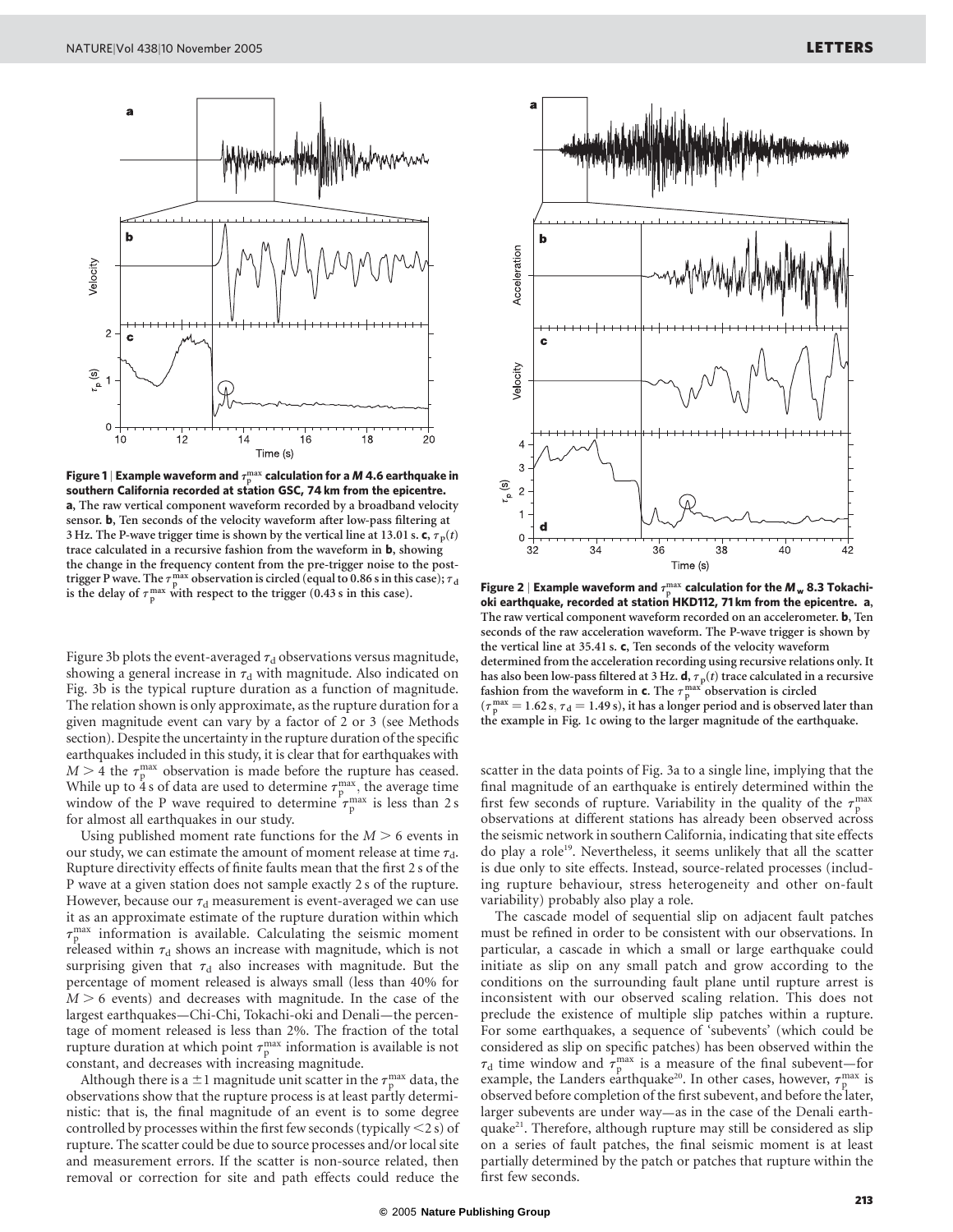

Figure 3 | The relation between  $\tau_{\rm p}^{\rm max},$   $\tau_{\rm d}$  and magnitude. a, The scaling relation between  $\tau_{\rm p}^{\rm max}$  and magnitude for earthquakes in southern California (triangles), Japan (circles), Taiwan (squares) and Alaska (stars). Observations at individual stations can show a large scatter for a given event (small grey shapes). The event averaged values are also shown (large black shapes). The best-fit to event averages is shown as a solid line. The average absolute deviation of the observations is 0.54 magnitude units; plus and minus two times the average absolute deviation is shown as dashed lines.

We propose that the final magnitude of an earthquake is partially controlled by the initiation process within the first few seconds of rupture, and partially by the physical state of the surrounding fault plane. The role played by the initiation process can be understood by considering the energy balance of fault rupture. A rupture can only propagate when the available energy is sufficient to supply the  $\arccosary$  fracture energy<sup>22,23</sup>. When a propagating fracture encounters a patch with a lower stress-drop, the total energy in the system will begin to decrease. Depending on the size of the patch, it may cause the rupture to terminate. The total rupture energy available increases with the amount of slip, so a large-slip rupture will propagate further across a heterogeneous fault plane. Therefore, if the rupture pulse initiates with large slip, it is more likely to evolve into a large earthquake. This explanation is consistent with the observation that large earthquakes do not nucleate at shallow depths, but instead at greater depths where the frictional strength and stress drop are greater<sup>24</sup>. A recent study<sup>25</sup> also shows that hypocentres are preferentially located within or close to regions of large slip.

The  $\tau_{\rm p}^{\rm max}$  scaling relation provides new constraints on the physics of the rupture process. Whereas the cascade model suggests that the magnitude of an earthquake is dependent on the state of stress across the fault plane and that the nucleation of all earthquakes is identical, our present observations demonstrate the significance of the rupture initiation process within the first few seconds of an event. Understanding the physics of this process will enable us to predict the magnitude of earthquakes without accurate knowledge of the surrounding state of stress across a fault plane.

## METHODS

Waveform processing. The  $\tau_{p}^{\max}$  observations are derived from the vertical component of either broadband velocity seismometers or accelerometers. The acceleration waveforms are converted to velocity, and all data are low-passed at 3 Hz using the recursive relations described in ref. 26. The  $\tau_p(t)$  timeseries is then calculated from the low-passed velocity waveform using the following recursive relation:

$$
\tau_i^p = 2\pi \sqrt{X_i/D_i}
$$

Here  $X_i = \alpha X_{i-1} + x_i^2$ ,  $D_i = \alpha D_{i-1} + (\alpha X/\alpha t)_i^2$ ,  $x_i$  is the ground motion recorded at time  $i$  and  $\alpha$  is a 1 s smoothing constant. For 100 sample per second (s.p.s.) data  $\alpha = 0.99$ , for 20 s.p.s. data  $\alpha = 0.95$ . This approach was first described in ref. 15; more information is available in ref. 16.



**b**,  $\tau$ <sub>d</sub> plotted against magnitude, showing the general increase in the time required to make the  $\tau_p^{\text{max}}$  observation with increasing magnitude. The symbols are the same as in a. Grey shapes indicate individual station observations, black is the event average. The thick grey bar shows the approximate rupture duration as a function of magnitude, indicating that the  $\tau_{\rm p}^{\rm max}$  observation is made before rupture ceases for all  $M$   $>$  4 earthquakes in this study. The thin grey line indicates one-tenth of the rupture duration, and is crossed by the trend of the  $\tau_d$  data.

We define the parameter  $\tau_{\rm p}^{\rm max}$  as the maximum  $\tau_{\rm p}(t)$  data point between 0.05 s and 4.0 s after the P-wave trigger, as shown in Figs 1 and 2. The time window starts at 0.05 s rather than 0.00 s owing to the recursive nature of the  $\tau_p(t)$ calculation. Using the maximum value between 0.0 s and 4.0 s can result in leakage of the frequency content of background noise before the P-wave arrival into the time window after the P wave. We also experimented with time windows ranging in duration from 1 s to 5 s. The upper limit was set to 5 s, as the S-wave arrival, which contaminates the P-wave signal, is 5 s behind the P wave at an epicentral distance of  $\sim$  50 km, half the epicentral distance range of the data. Experimenting with these different time windows, we found that there was no improvement in the relation between  $\tau_{\rm p}^{\rm max}$  and magnitude when 5 s of data were used rather than 4 s. There was, however, improvement in the relation when 4 s was used rather than a shorter time window.

Estimation of rupture duration. The relation between rupture duration and magnitude shown in Fig. 3b is based on scaling relations between rupture length and magnitude. The rupture length is converted to rupture duration by assuming unilateral rupture and a rupture velocity between  $2.4 \text{ km s}^{-1}$  and  $3.0 \text{ km s}^{-1}$  from the estimates of ref. 27. Two approaches to estimating rupture length are applied. First, the empirical scaling relations between magnitude and rupture length developed in ref. 28 are used. These are appropriate for  $M > 4.5$ earthquakes. Second, we use the scaling relations between rupture dimension and seismic moment for stress drops in the range 0.1–10 MPa. The rupture durations shown in Fig. 3b are an average of the range of rupture durations obtained using the approaches described above. The actual rupture duration for a given magnitude event can vary by a factor of 2 or 3.

## Received 12 April; accepted 30 August 2005.

- 1. Brune, J. N. Implications of earthquake triggering and rupture propagation for earthquake prediction based on premonitory phenomena. J. Geophys. Res. 84, 2195–-2198 (1979).
- 2. Fukao, Y. & Furumoto, M. Hierarchy in earthquake size distribution. Phys. Earth Planet. Inter. 37, 149-168 (1985).
- 3. Ellsworth, W. L. & Beroza, G. C. Seismic evidence for an earthquake nucleation phase. Science 268, 851-855 (1995).
- 4. Beroza, G. C. & Ellsworth, W. L. Properties of the seismic nucleation phase. Tectonophysics 261, 209-227 (1996).
- 5. Dodge, D. A., Beroza, G. C. & Ellsworth, W. L. Detailed observations of California foreshock sequences: Implications for the earthquake initiation process. J. Geophys. Res. 101, 22371-22392 (1996).
- 6. Mori, J. Rupture directivity and slip distribution of the M 4.3 foreshock to the 1992 Joshua Tree earthquake, Southern California. Bull. Seismol. Soc. Am. 86, 805–810 (1996).
- 7. Mori, J. & Kanamori, H. Initial rupture of earthquakes in the 1995 Ridgecrest, California sequence. Geophys. Res. Lett. 23, 2437-2440 (1996).
- 8. Singh, S. K. et al. Implications of a composite source model and seismic-wave